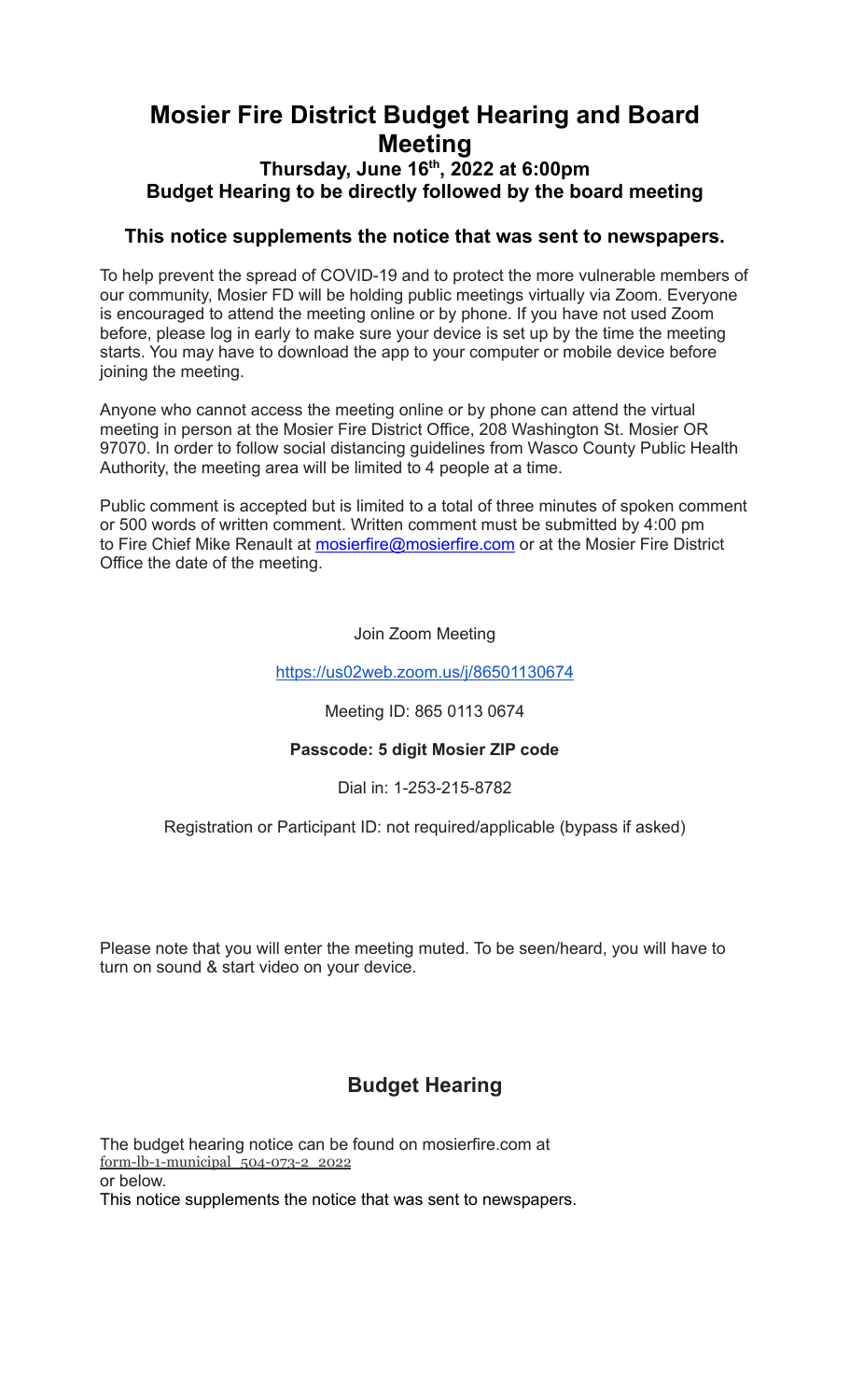#### FORM LB-1

#### **NOTICE OF BUDGET HEARING**

A public meeting of the Mosier Fire Board<br>
6:00 \_\_\_pm at \_\_\_Mosier Fire Office 208 Washington St/By Zoom<br>
purpose of this meeting is to discuss the budget for the fiscal year beginning July 1, 2022 as approved by the Mosie Contact: Telephone: Email:

| <b>FINANCIAL SUMMARY - RESOURCES</b>                        |                      |                       |                   |  |  |
|-------------------------------------------------------------|----------------------|-----------------------|-------------------|--|--|
| <b>TOTAL OF ALL FUNDS</b>                                   | <b>Actual Amount</b> | <b>Adopted Budget</b> | Approved Budget   |  |  |
|                                                             | 2020-21              | This Year 2021-22     | Next Year 2022-23 |  |  |
| Beginning Fund Balance/Net Working Capital                  | 1,449,537            | 1,304,236             | 1,300,000         |  |  |
| Fees, Licenses, Permits, Fines, Assessments & Other Service |                      |                       |                   |  |  |
| Federal, State and all Other Grants, Gifts, Allocations and | 26,975               | 205,810               | 0                 |  |  |
| Revenue from Bonds and Other Debt                           |                      |                       |                   |  |  |
| Interfund Transfers / Internal Service Reimbursements       |                      |                       |                   |  |  |
| All Other Resources Except Current Year Property Taxes      | 23,931               |                       | 6,000             |  |  |
| Current Year Property Taxes Estimated to be Received        | 236,874              | 215,000               | 304,000           |  |  |
| <b>Total Recourses</b>                                      | 1737317              | 1.725.046             | 610,000           |  |  |

| FINANCIAL SUMMARY - REQUIREMENTS BY OBJECT CLASSIFICATION        |           |           |           |  |
|------------------------------------------------------------------|-----------|-----------|-----------|--|
| Personnel Services                                               | 130,805   | 147.140   | 115,505   |  |
| Materials and Services                                           | 113,098   | 308,538   | 150.583   |  |
| Capital Outlay                                                   | 160,700   | 55,000    | 968,000   |  |
| <b>Debt Service</b>                                              | 27,236    | 27,236    | 20,000    |  |
| Interfund Transfers                                              |           |           |           |  |
| Contingencies                                                    | 17,000    | 17,000    | 25,000    |  |
| Special Payments                                                 |           |           |           |  |
| Unappropriated Ending Balance and Reserved for Future Expenditur | 1.288,478 | 1,170,132 | 330,912   |  |
| <b>Total Requirements</b>                                        | 1,737,317 | 1,725,046 | 1.610.000 |  |

FINANCIAL SUMMARY - REQUIREMENTS AND FULL-TIME EQUIVALENT EMPLOYEES (FTE) BY ORGANIZATIONAL UNIT OR PROGRAM \* Name of Organizational Unit or Program

| Lite and Emergency Services                     |         |         |         |
|-------------------------------------------------|---------|---------|---------|
| Fire Chief                                      | 102,984 | 105,016 | 115,505 |
| <b>FTE</b>                                      |         |         | Ŧ       |
| Recruitment and Retention Coordinator (SAFER)   | 27,821  | 42,124  |         |
| <b>FTE</b>                                      | 0.40    | 0.68    | 0.00    |
| <b>FTE</b>                                      |         |         |         |
| <b>FTE</b>                                      |         |         |         |
| <b>FTE</b>                                      |         |         |         |
| FTE                                             |         |         |         |
| <b>FTE</b>                                      |         |         |         |
| Not Allocated to Organizational Unit or Program |         |         |         |
| <b>FTE</b>                                      |         |         |         |
| <b>Total Requirements</b>                       | 130,805 | 147,140 | 115,505 |
| <b>Total FTE</b>                                | 1.40    | 1.68    | 1.      |

SAFER Grant has ended.

STATEMENT OF CHANGES IN ACTIVITIES and SOURCES OF FINANCING \*

| PROPERTY TAX LEVIES                                                                                                            |                                                 |                                  |                                |                         |  |
|--------------------------------------------------------------------------------------------------------------------------------|-------------------------------------------------|----------------------------------|--------------------------------|-------------------------|--|
|                                                                                                                                |                                                 | Rate or Amount Imposed           | Rate or Amount Imposed         | Rate or Amount Approved |  |
|                                                                                                                                |                                                 | 2020-21                          | This Year 2021-22              | Next Year 2022-23       |  |
| (rate limit 2.10 per \$1,000)<br>Permanent Rate Levy                                                                           |                                                 | 1.65                             | 1.65                           | 2.00                    |  |
| Local Option Levy                                                                                                              |                                                 |                                  |                                |                         |  |
| Levy For General Obligation Bonds                                                                                              |                                                 |                                  |                                |                         |  |
|                                                                                                                                |                                                 |                                  |                                |                         |  |
|                                                                                                                                |                                                 | <b>STATEMENT OF INDEBTEDNESS</b> |                                |                         |  |
| <b>LONG TERM DEBT</b>                                                                                                          | <b>Estimated Debt Outstanding</b><br>on July 1. |                                  | Estimated Debt Authorized, But |                         |  |
|                                                                                                                                |                                                 |                                  | Not incurred on July 1         |                         |  |
| General Obligation Bonds                                                                                                       |                                                 |                                  |                                |                         |  |
| Other Bonds                                                                                                                    |                                                 |                                  |                                |                         |  |
| Other Borrowings                                                                                                               | \$20,000                                        |                                  |                                |                         |  |
| Total                                                                                                                          |                                                 |                                  |                                |                         |  |
| * If more space is needed to complete any section of this form, insert lines (rows) on this sheet. You may delete blank lines. |                                                 |                                  |                                |                         |  |
| 150-504-073-2 (Rev. 02-14)                                                                                                     |                                                 |                                  |                                |                         |  |